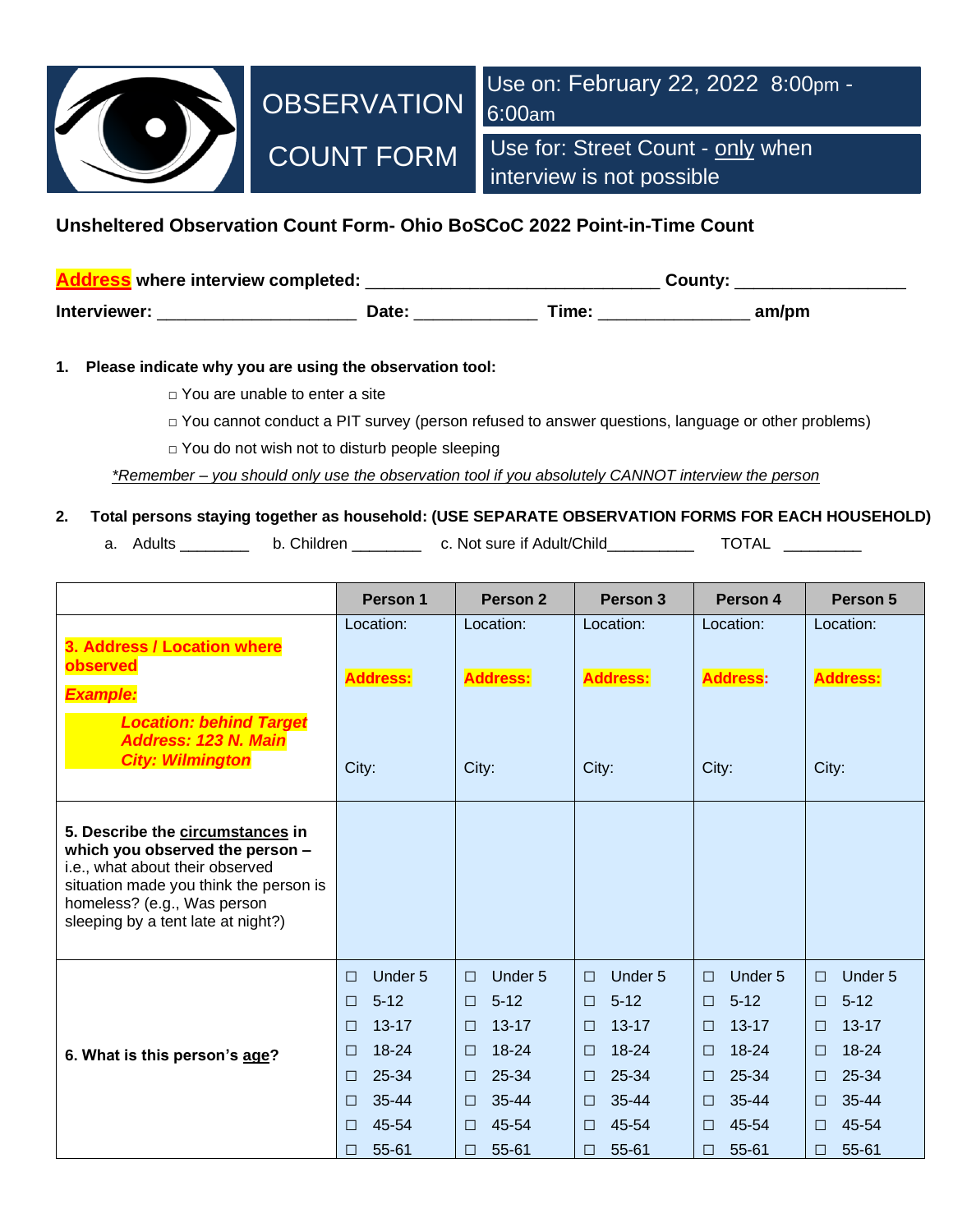|                                                           | Person 1                                                                                                                                                                                                                                                                                             | Person <sub>2</sub>                                                                                                                                                                                                                                                                                       | Person 3                                                                                                                                                                                                                                                                                                       | Person 4                                                                                                                                                                                                                                                                                                        | Person 5                                                                                                                                                                                                                                                                                                          |
|-----------------------------------------------------------|------------------------------------------------------------------------------------------------------------------------------------------------------------------------------------------------------------------------------------------------------------------------------------------------------|-----------------------------------------------------------------------------------------------------------------------------------------------------------------------------------------------------------------------------------------------------------------------------------------------------------|----------------------------------------------------------------------------------------------------------------------------------------------------------------------------------------------------------------------------------------------------------------------------------------------------------------|-----------------------------------------------------------------------------------------------------------------------------------------------------------------------------------------------------------------------------------------------------------------------------------------------------------------|-------------------------------------------------------------------------------------------------------------------------------------------------------------------------------------------------------------------------------------------------------------------------------------------------------------------|
|                                                           | $62+$<br>$\Box$                                                                                                                                                                                                                                                                                      | $62+$<br>$\Box$                                                                                                                                                                                                                                                                                           | $62+$<br>$\Box$                                                                                                                                                                                                                                                                                                | $62+$<br>$\Box$                                                                                                                                                                                                                                                                                                 | $62+$<br>$\Box$                                                                                                                                                                                                                                                                                                   |
| 7. Is this person male or female?                         | Male<br>П<br>Female<br>П<br>Transgen<br>$\Box$<br>der<br>Questioni<br>Ш<br>ng<br>A gender<br>Ш<br>other than<br>singularly<br>female or<br>male                                                                                                                                                      | Male<br>$\Box$<br>Female<br>П<br>Transgen<br>$\Box$<br>der<br>Questioni<br>□<br>ng<br>A gender<br>⊔<br>other than<br>singularly<br>female or<br>male                                                                                                                                                      | Male<br>$\Box$<br>Female<br>$\Box$<br>Transgen<br>$\Box$<br>der<br>Questioni<br>$\Box$<br>ng<br>A gender<br>$\Box$<br>other than<br>singularly<br>female or<br>male                                                                                                                                            | Male<br>$\Box$<br>Female<br>$\Box$<br>Transgen<br>$\Box$<br>der<br>Questioni<br>$\Box$<br>ng<br>A gender<br>П<br>other<br>than<br>singularly<br>female or<br>male                                                                                                                                               | Male<br>$\Box$<br>Female<br>$\Box$<br>Transgen<br>$\Box$<br>der<br>Questioni<br>□<br>ng<br>A gender<br>$\Box$<br>other than<br>singularly<br>female or<br>male                                                                                                                                                    |
| 8. What is this person's race?<br>[SELECT ALL THAT APPLY] | American<br>П<br>Indian,<br>Alaska<br>Native, or<br>Indigenou<br>S<br>Asian or<br>П<br>Asian<br>American<br>Black,<br>Ш<br>African<br>American,<br>or African<br><b>Native</b><br>$\Box$<br>Hawaiian<br>or Other<br>Pacific<br>Islander<br>White<br>$\Box$<br>Other-<br>$\Box$<br>please<br>specify: | American<br>$\Box$<br>Indian,<br>Alaska<br>Native, or<br>Indigenou<br>S<br>Asian or<br>$\Box$<br>Asian<br>American<br>Black,<br>□<br>African<br>American,<br>or African<br><b>Native</b><br>$\Box$<br>Hawaiian<br>or Other<br>Pacific<br>Islander<br>White<br>□<br>Other-<br>$\Box$<br>please<br>specify: | American<br>$\Box$<br>Indian,<br>Alaska<br>Native, or<br>Indigenou<br>S<br>Asian or<br>$\Box$<br>Asian<br>American<br>Black,<br>□<br>African<br>American,<br>or African<br><b>Native</b><br>$\Box$<br>Hawaiian<br>or Other<br>Pacific<br>Islander<br>White<br>$\Box$<br>Other-<br>$\Box$<br>please<br>specify: | American<br>П<br>Indian,<br>Alaska<br>Native, or<br>Indigeno<br><b>us</b><br>Asian or<br>П<br>Asian<br>American<br>Black,<br>$\Box$<br>African<br>American<br>, or<br>African<br><b>Native</b><br>ш<br>Hawaiian<br>or Other<br>Pacific<br>Islander<br>White<br>$\Box$<br>Other-<br>$\Box$<br>please<br>specify: | American<br>$\Box$<br>Indian,<br>Alaska<br>Native, or<br>Indigenou<br>S.<br>Asian or<br>$\Box$<br>Asian<br>American<br>Black,<br>$\Box$<br>African<br>American,<br>or African<br><b>Native</b><br>□<br>Hawaiian<br>or Other<br>Pacific<br><b>Islander</b><br>White<br>□<br>Other-<br>$\Box$<br>please<br>specify: |
|                                                           | <b>Not Sure</b><br>П                                                                                                                                                                                                                                                                                 | <b>Not Sure</b><br>$\Box$                                                                                                                                                                                                                                                                                 | Not Sure<br>$\Box$                                                                                                                                                                                                                                                                                             | Not Sure<br>□                                                                                                                                                                                                                                                                                                   | Not Sure<br>□                                                                                                                                                                                                                                                                                                     |
| 9. What is this person's ethnicity?                       | Hispanic/<br>$\Box$<br>Latino<br>Non-<br>$\Box$<br>Hispanic /<br>non-Latino<br>Not sure<br>Ш                                                                                                                                                                                                         | Hispanic/<br>$\Box$<br>Latino<br>Non-<br>$\Box$<br>Hispanic /<br>non-Latino<br>Not sure<br>$\Box$                                                                                                                                                                                                         | Hispanic/<br>$\Box$<br>Latino<br>Non-<br>$\Box$<br>Hispanic /<br>non-Latino<br>Not sure<br>Ш                                                                                                                                                                                                                   | Hispanic/<br>$\Box$<br>Latino<br>Non-<br>$\Box$<br>Hispanic<br>$/$ non-<br>Latino<br>Not sure<br>□                                                                                                                                                                                                              | Hispanic/<br>□<br>Latino<br>Non-<br>$\Box$<br>Hispanic /<br>non-Latino<br>Not sure<br>⊔                                                                                                                                                                                                                           |